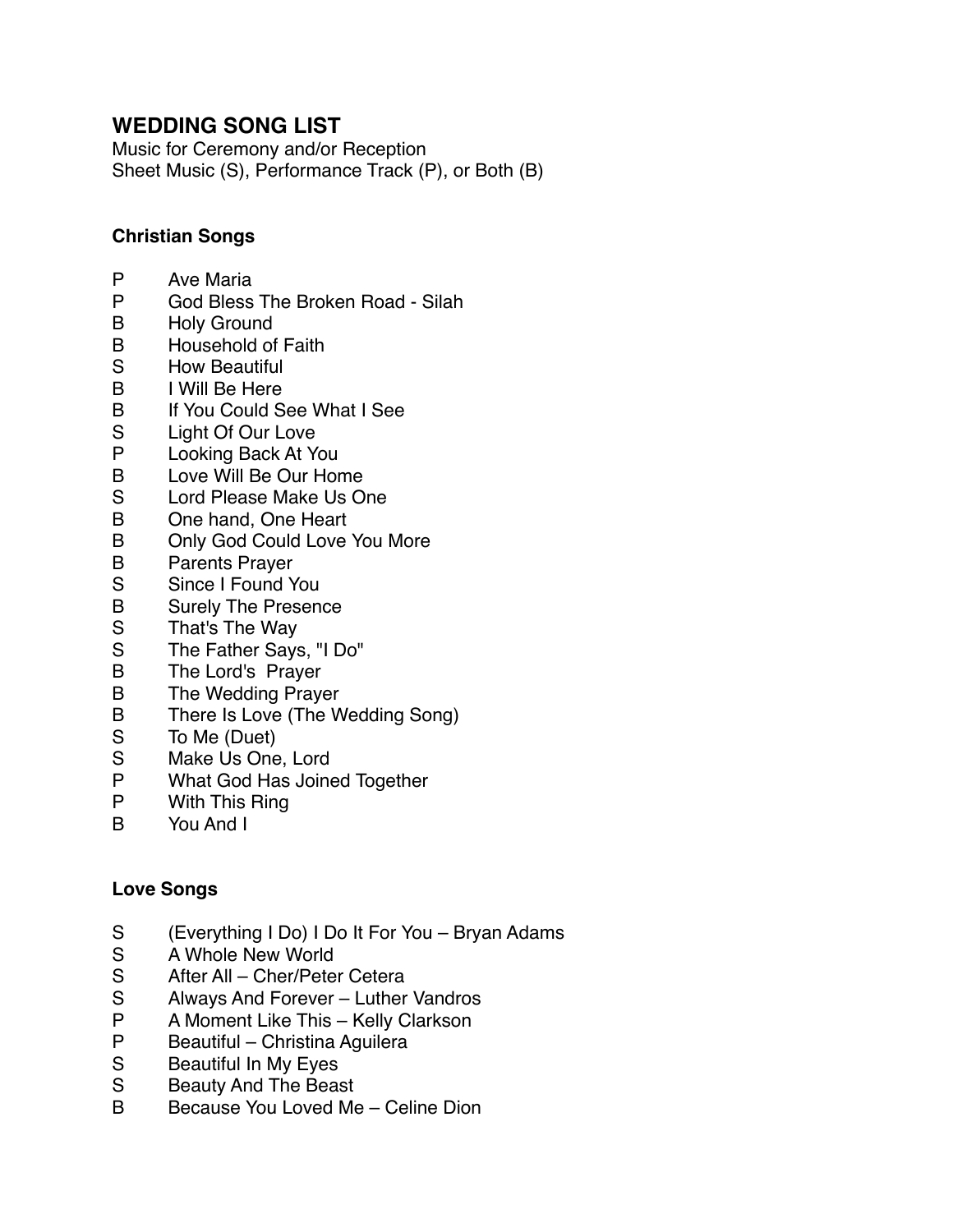- S Can You Feel The Love Tonight Elton John<br>S Circle Of Life Elton John
- S Circle Of Life Elton John<br>P Come Away With Me Nor
- Come Away With Me Norah Jones
- S Endless Love Diana Ross/Lionel Richie<br>P Evergreen Barbara Streisand
- Evergreen Barbara Streisand
- B Here And Now Luther Vandros
- P Hero Mariah Carey<br>P I Believe In You and N
- I Believe In You and Me Whitney Houston
- S I Finally Found Someone Bryan Adams /Barbara Streisand
- P I Knew I Loved You Before I Met You Savage Garden<br>P I Need You LeAnn Rimes
- I Need You LeAnn Rimes
- B I Will Always Love You (edited words) Whitney Houston
- P I Turn To You Christina Aguilera<br>S Longer
- Longer
- S Love Me Tender Elvis Pressley
- P My Love, Sweet Love Pattie Labelle<br>P My Heart Will Go On Celine Dion
- P My Heart Will Go On Celine Dion<br>P On The Wings Of Love
- On The Wings Of Love
- S Right Here Waiting<br>S Save The Best For
- S Save The Best For Last Vanessa Williams<br>P Songbird Eva Cassidy
- Songbird Eva Cassidy
- P The Colour Of My Love Celine Dion
- B The Rose Bette Midler
- B The Wind Beneath My Wings Bette Midler
- B Theme From Ice Castles
- P Til There Was You<br>S Unchained Melody
- Unchained Melody LeAnn Rimes version
- P Unforgettable Natalie Cole
- S We've Only Just Begun Carpenters<br>P When Ever You Call Mariah Carev
- When Ever You Call Mariah Carey
- B When I Fall In Love Celine Dion

## **Country**

- S Because You Love Me JoDee Messina<br>P Completely JenniferDay
- Completely JenniferDay
- P From This Moment On Shania Twain
- P Grow Old With Me Traditional<br>P How Do I Live LeeAnn Rimes
- How Do I Live LeeAnn Rimes
- S I Cross My Heart –<br>S I'll Still Be Loving Ye
- S I'll Still Be Loving You<br>P I Hope You Dance L
- I Hope You Dance LeAnn Womack
- S Love Can Build A Bridge The Judd
- P Love Of My Life<br>P My Wish Rasca
- My Wish Rascal Flatts
- S The Battle Hymn Of Love Patty Loveless